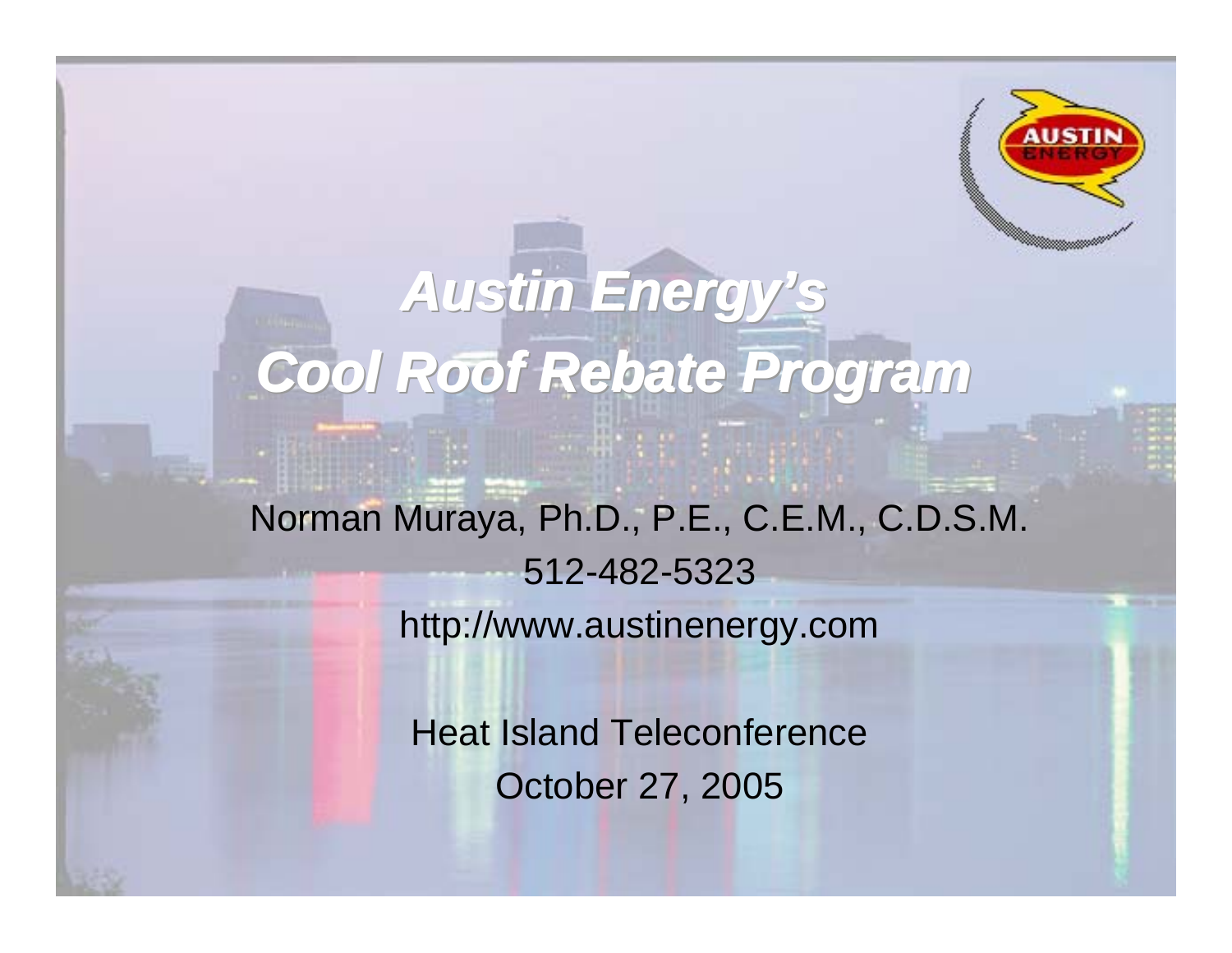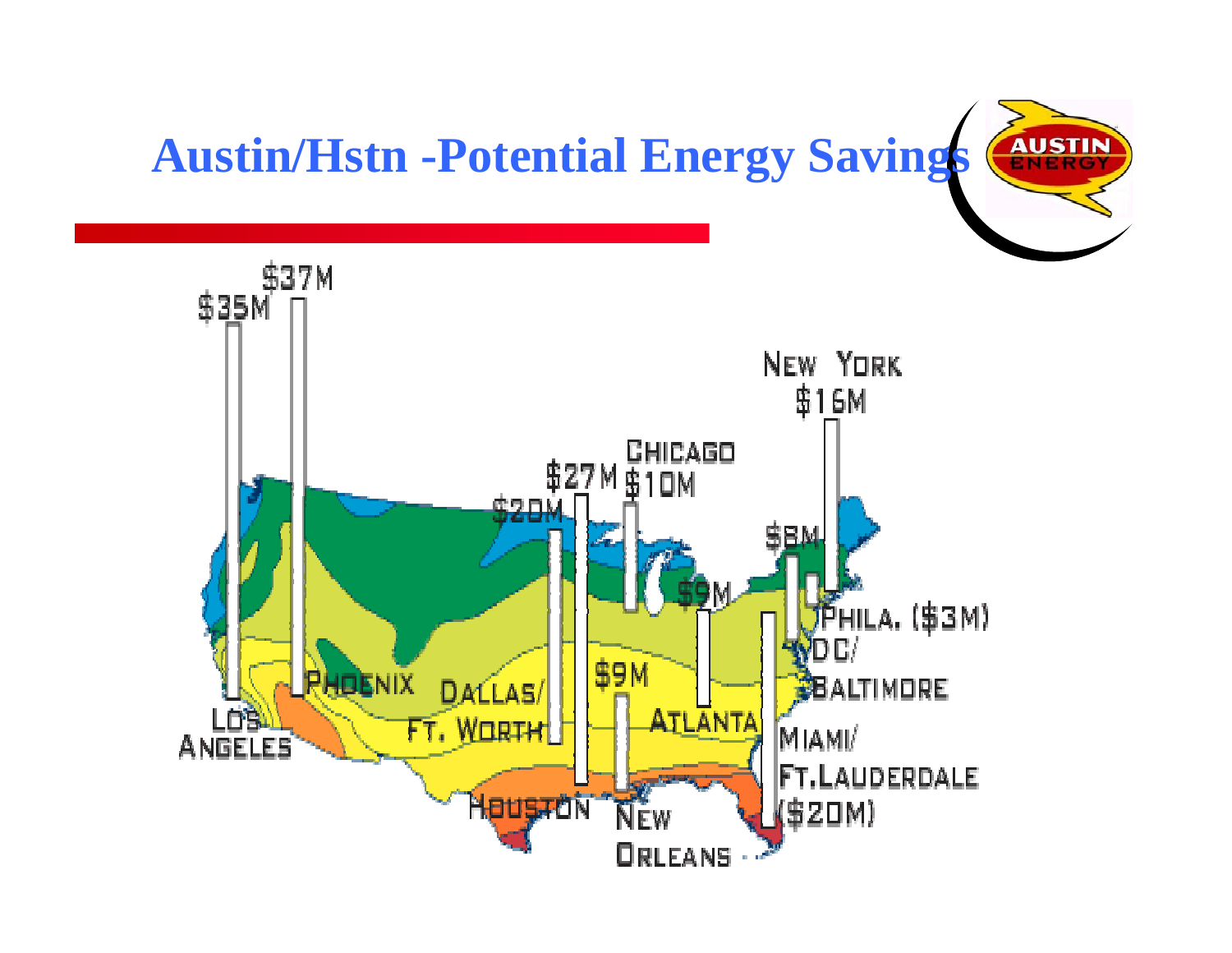

#### *Reflective Roof + Tree Planting*

- **Reduce Peak Demand** and the state of the state (4 to 8 PM) Avoid Constructing **power plants**
- $\bullet$  **Economic Development** – Reduce energy cost = Increase jobs + taxes
- **Environmental** – Smog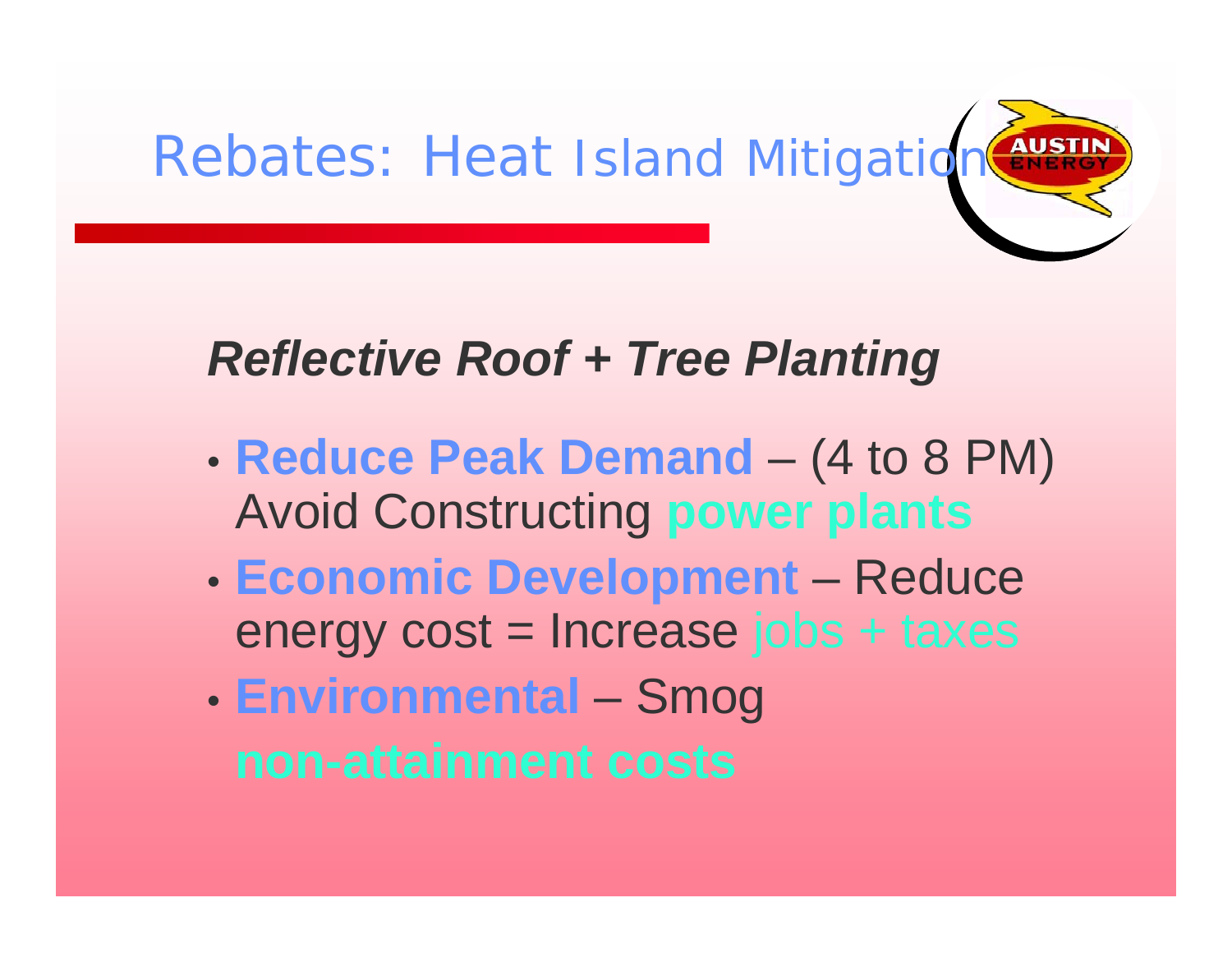

# **AE Cool Roof Program**

| Year         | <b>Rebate</b><br>$($ \$) | <b>Demand</b><br>(KW)            | <b>Energy</b><br>(kWh)   | (S/KW)                           | Sq. Ft.   |
|--------------|--------------------------|----------------------------------|--------------------------|----------------------------------|-----------|
| 2001         |                          |                                  |                          |                                  |           |
| 2002         | 8,300<br>$\mathfrak{F}$  | 29                               | 77,052                   | 291<br>\$                        | 83,000    |
| 2003         | \$50,442                 | 243                              | 528,118                  | 207<br>$\mathbf S$               | 504,423   |
| 2004         | \$68,539                 | 298                              | 491,103                  | $\boldsymbol{\mathsf{S}}$<br>230 | 685,394   |
| 2005         | \$37,015                 | <b><i>Particular:</i></b><br>110 | $\sim$ $\sim$<br>159,392 | $\boldsymbol{\mathsf{S}}$<br>337 | 340,684   |
| <b>TOTAL</b> | \$164,297                | 680                              | 1,255,665                | 266<br>\$                        | 1,613,501 |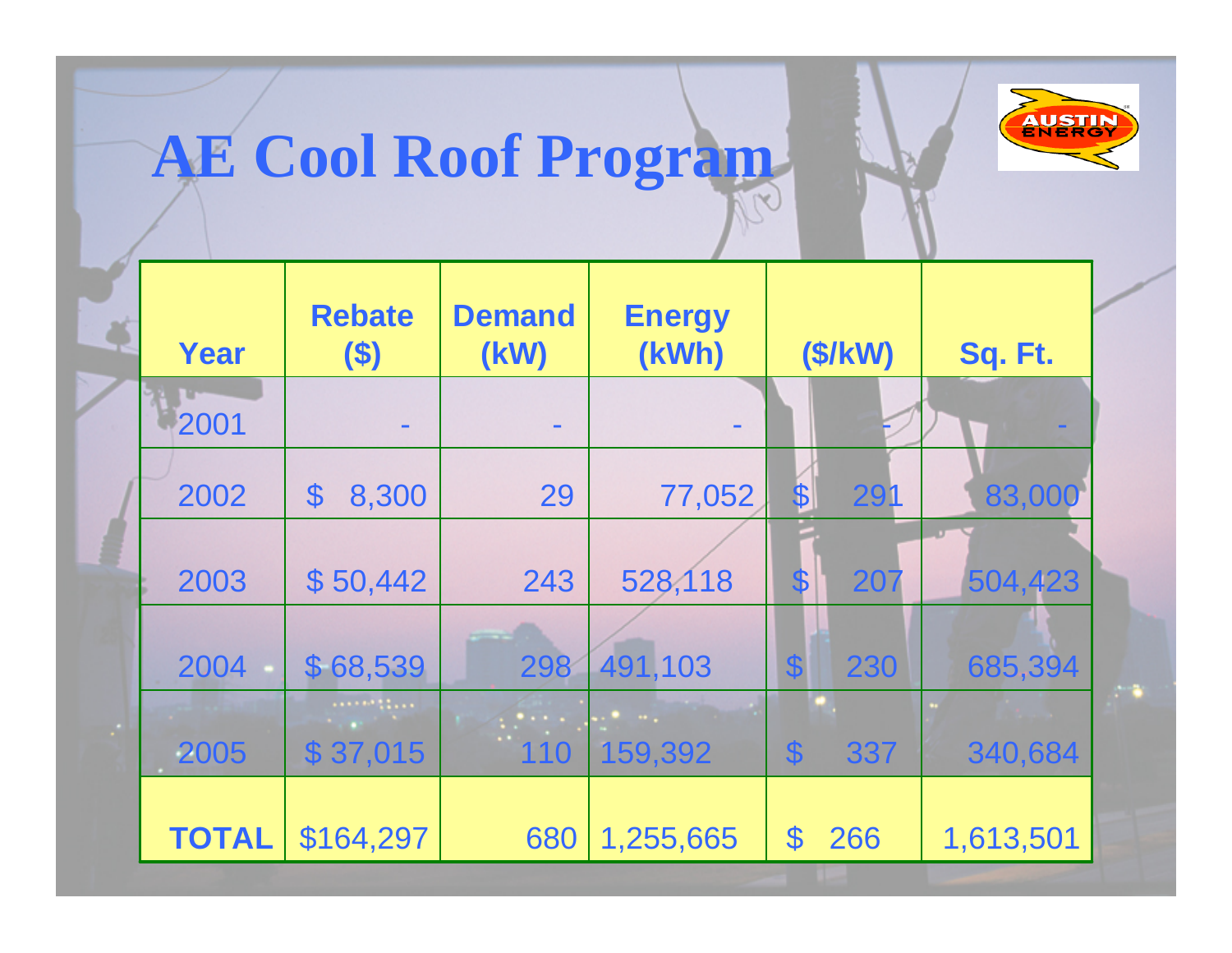

### **Program Structure**

• Minimum: 75% reflectance Energy Star: 65% initial  $\bullet$  Rebates \$0.10/SF  $\bullet$ • Cost benefit analysis - pass  $\bullet$ • AE Inspect @ completion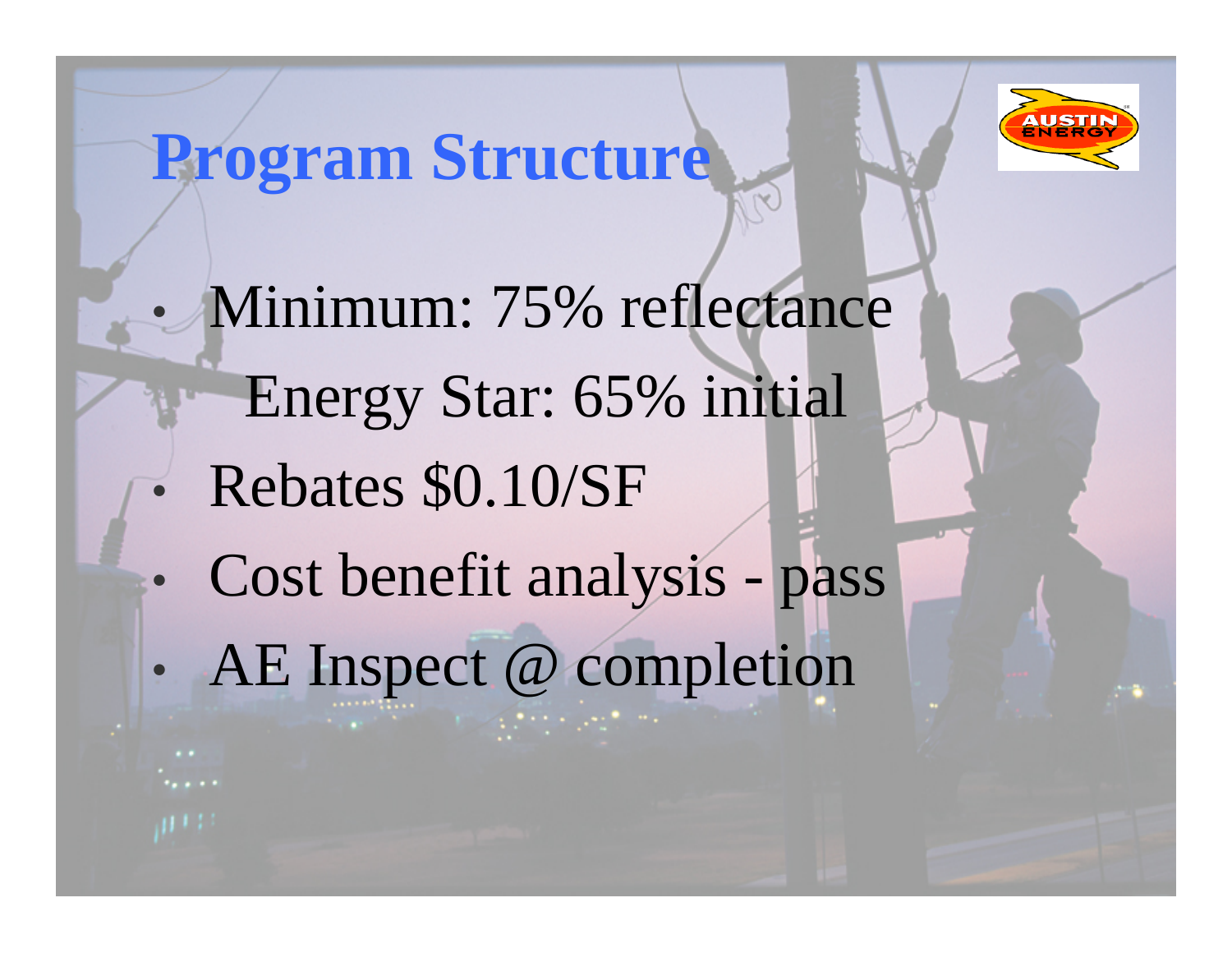

#### $\bullet$ • \$165,000 for 680 kW  $\bullet$  Analysis – 0.1 - 0.3 kWh/SF DOE residence – 1.1 kW/SF • Rebates: Ref. Roof - 87% Insulation 13% •• New constr. bldg. envelope – only Ref. Roof

**Rebates**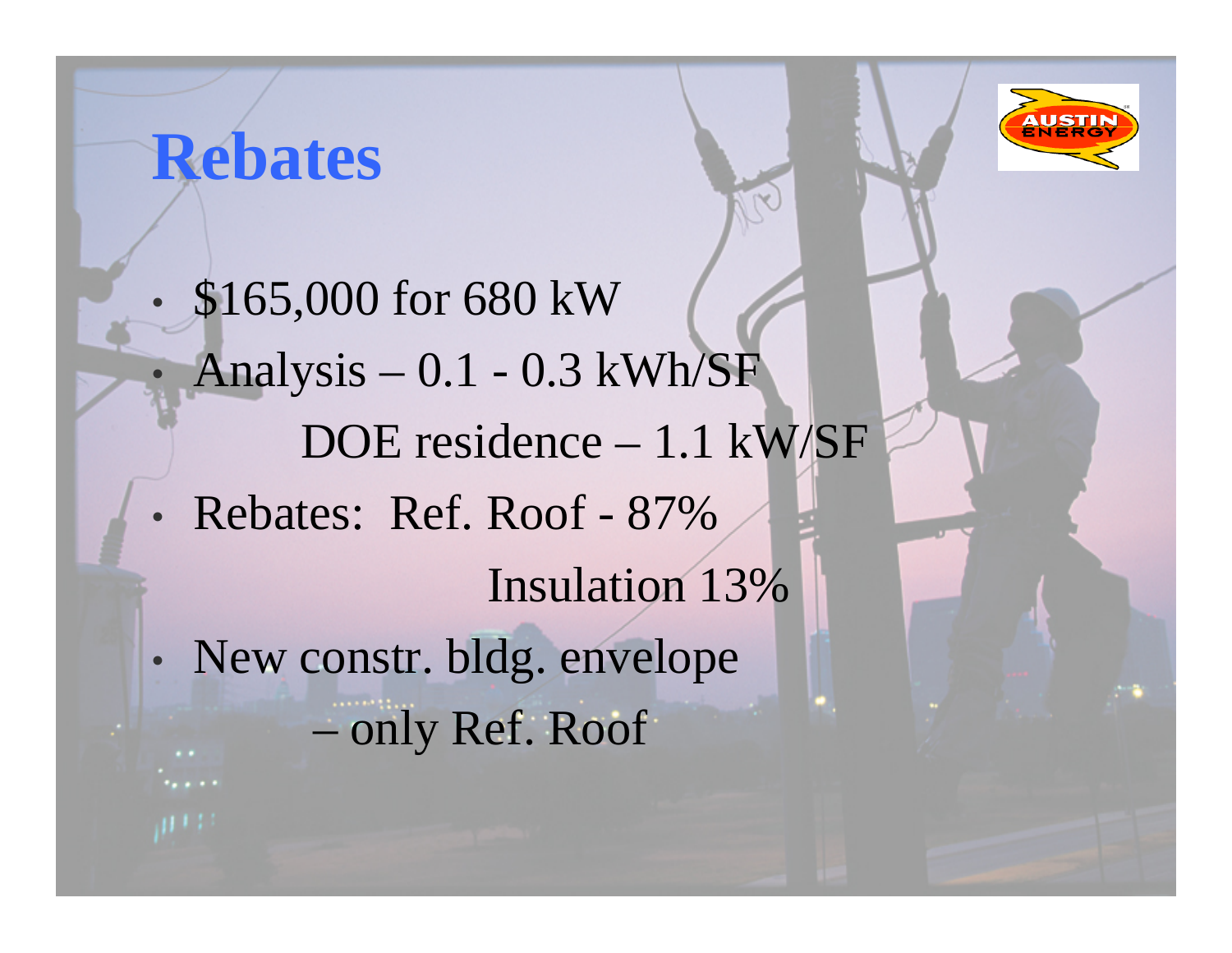

**Mont h**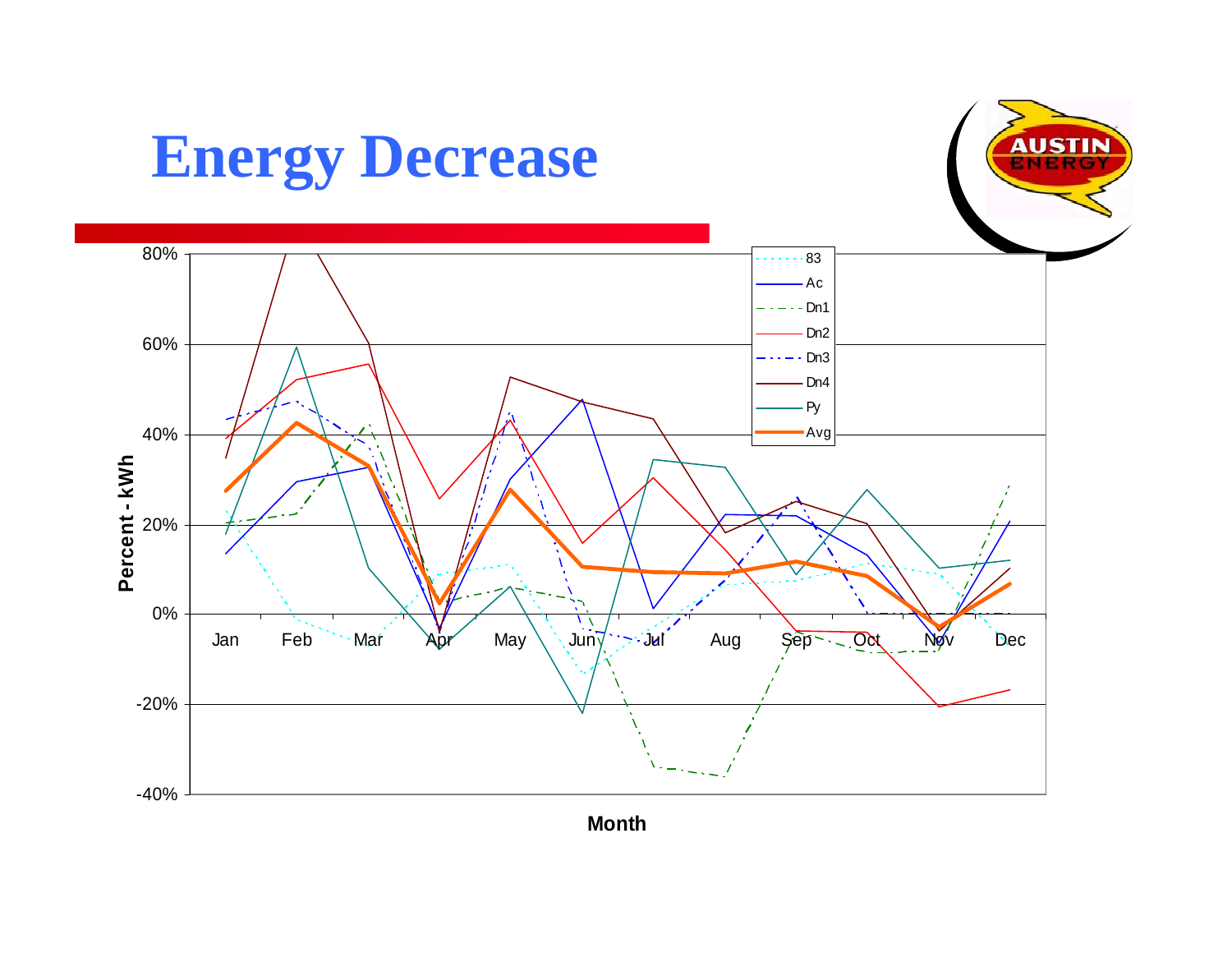## **Results: KWh/SF Summer**



| <b>Facility</b> | <b>Billing</b> | <b>Equation</b> | <b>Equest</b> | <b>On-line</b> |
|-----------------|----------------|-----------------|---------------|----------------|
| Ac              | 6.90           | 0.52            | 0.10          | 0.69           |
| Dn1             | (0.33)         | 0.34            | 0.16          | 0.44           |
| D <sub>n2</sub> | 0.27           | 0.34            | 0.16          | 0.44           |
| Dn <sub>3</sub> | 0.11           | 0.34            | 0.16          | 0.44           |
| D <sub>n4</sub> | 0.63           | 0.34            | 0.16          | 0.44           |
| Pv              | 2.71           | 0.31            | 0.05          | 0.23           |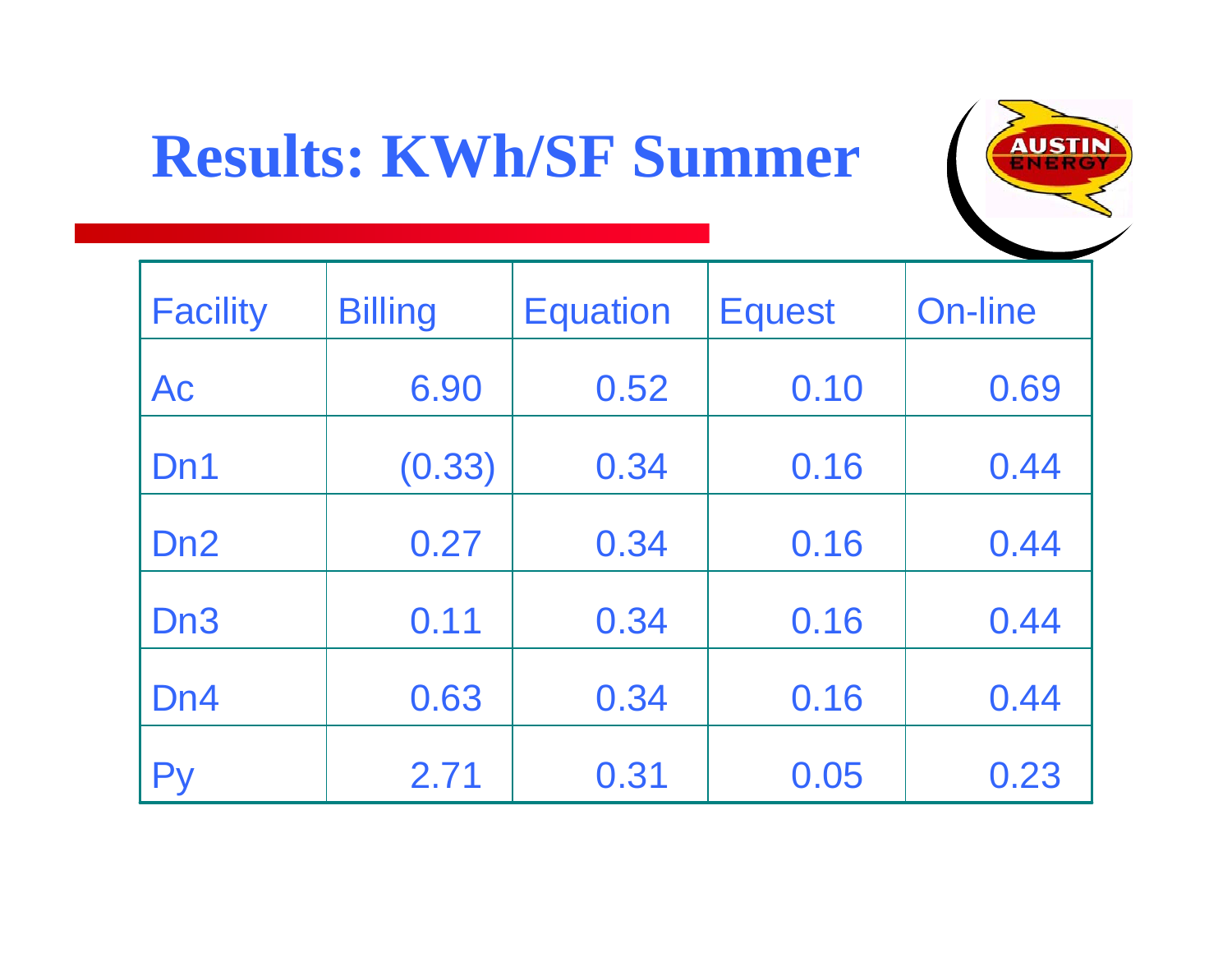#### **Lessons Learned**



## Educate vendors with bonus

 $\bullet$ Leaky roof repairs

 $\bullet$ 

- $\bullet$ Emotional appeal: 40-70°F cooler
- $\bullet$ Success: market transformation